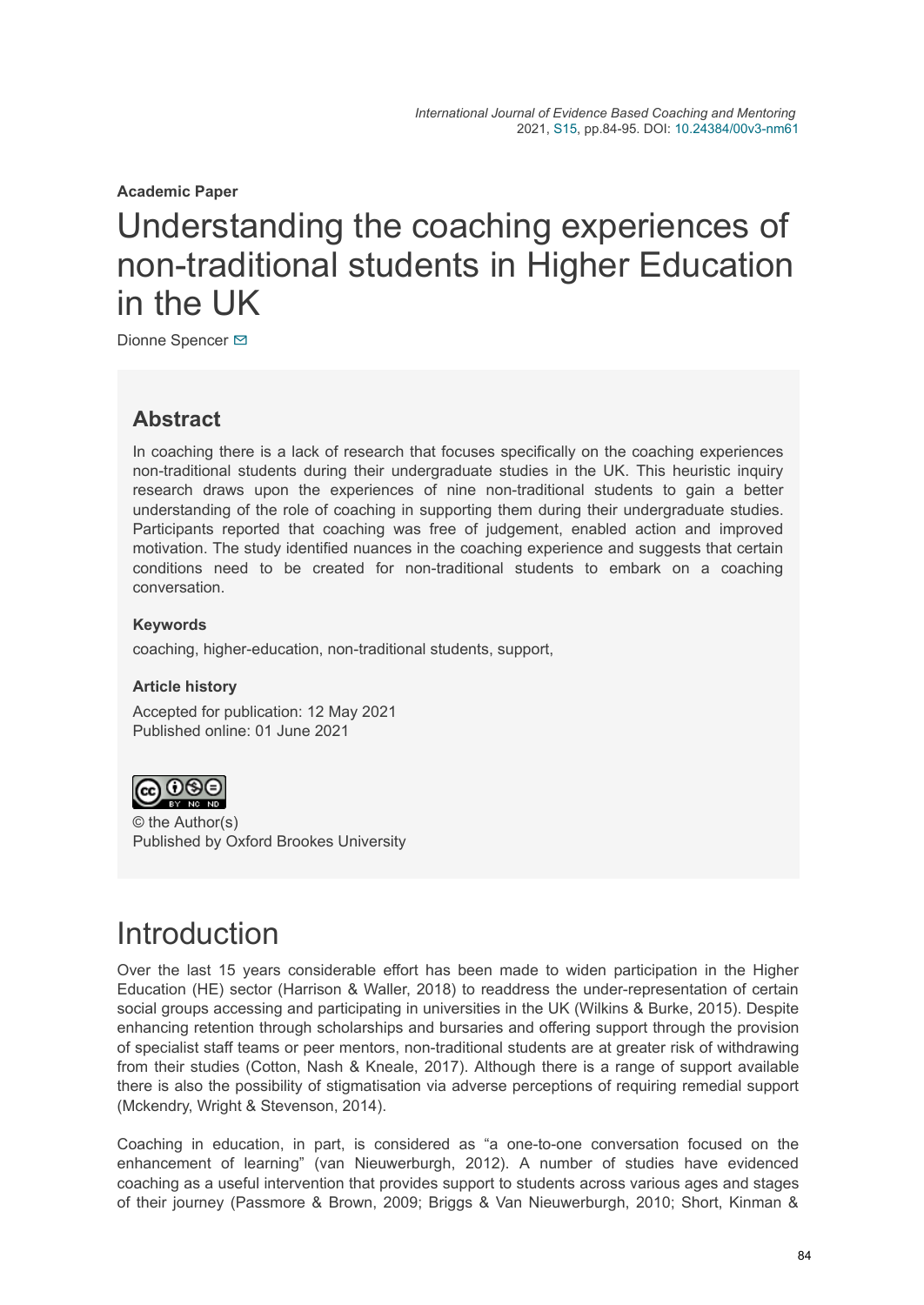Baker, 2010; van Nieuwerburgh & Tong, 2013). In the HE sector in the UK, coaching as an intervention has supported students with stress management (Short, Kinman & Baker, 2010) academic attainment through peer coaching (Andreanoff, 2016) and self-confidence (Lech, van Nieuwerburgh & Jalloul, 2018). While there are studies that have identified the benefits of coaching in HE (Lancer & Eatough, 2018), little empirical research has been conducted to explore how coaching supports non-traditional students, specifically in the UK. Furthermore, little is known of the coaching experience from the perspective non-traditional students themselves.

This heuristic inquiry was guided by two core questions:

- 1. What are the coaching experiences of non-traditional students?
- 2. What is the role of coaching in supporting non-traditional during their undergraduate studies?

Researchers, coaches and practitioners interested in understanding the coaching experiences of non-traditional students will benefit from this research. Similarly, services that support widening participation initiatives and undertake coaching practices with non-traditional students in other sectors will benefit by understanding how coaching supported students during their undergraduate studies.

The article begins with an overview of relevant literature followed by the reasons for selecting heuristic inquiry as a chosen methodology. The findings and discussion will present the key themes that emerged from the students' experiences of coaching. The limitations and considerations for future research will be presented, followed by a conclusion of the study.

## **Literature**

This literature review presents four key articles of relevance to this study. These seminal studies focus on the experiences of coaching in HE from the perspective of the students across the UK.

In 2014, Thomas and Hanson provided an account of a coaching initiative that used the GROW (Goal, Reality, Options, Will) model as a conversational method to develop social integration at one HE institution, aiming to enhance the resilience, retention and success of under-represented student groups during their first year of study. The study provided insight into the HE experiences of four non-traditional students and the support offered by staff using the GROW model. The evaluation of the study by way of semi-structured interviews suggested that students saw adjusting to university in the first few weeks as a learning curve. Most students recognised the value of building social relationships for either social or academic purposes, yet none had formed strong social relationships. The study also found that some students experienced doubt about staying on at university and lacked confidence to approach staff for guidance. Despite finding staff approachable, the students' lack of unfamiliarity with university procedures caused them to experience insecurity and limited confidence in times of crisis, which inhibited their ability to access staff. The Student Engagement Team (SET) used coaching conversations to provide appropriate support and guidance to students during their transitional turning points and their knowledge of university processes to signposting students to relevant individuals during stressful times. This aspect was identified as invaluable to students who would not have successfully negotiated access to the right sources of guidance without the help of the SET.

In 2018, Lancer and Eatough conducted a longitudinal phenomenological study that explored the experiences of nine undergraduate students who received coaching. The emergent themes of the study highlighted that coaching facilitated confidence, self-belief, assertiveness and reassurance. The students experienced accelerated development and were able to make problems and tasks more manageable. First year students within the study considered that coaching would benefit first year university students who lacked confidence. Although there is mention that "the students were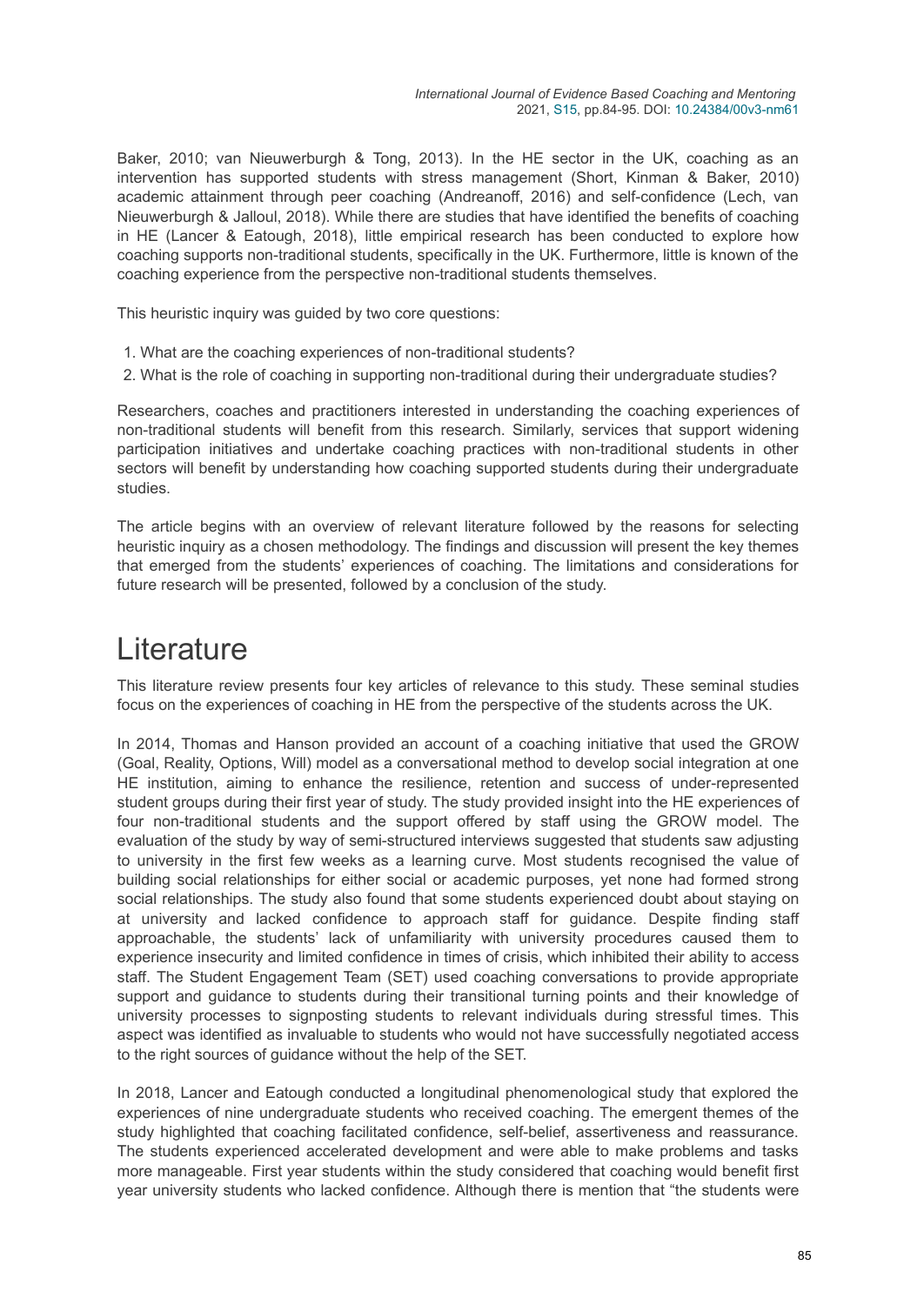highly articulate and academically able", the study did not identify the demographics of the Russell Group university participants. It is therefore difficult to identify whether it was considered that all students, traditional and non-traditional, who lacked confidence would benefit from coaching. Nevertheless, the findings from the students' perspectives identified some benefits to receiving one-to-one coaching during their undergraduate studies.

In 2018, a study by Lane and de Wilde took a mixed method approach to explore the impact of coaching doctoral students from a student perspective. The study took place at a higher education institution (HEI) that offered a range of workshops and activities in addition to the 'traditional support' offered to support student wellbeing. A total of five students took part in the study. The emergent themes identified that coaching developed professional skills around time management, confidence in writing and the ability to overcome procrastination and perfectionism. Coaching was also reported to provide a "safe" and "non-judgmental" environment to build confidence, develop assertiveness and enhance the self-awareness and personal effectiveness of research students. The study provided useful insights into some of the challenges faced by doctoral students and made a case for coaching as a beneficial method of support. Lane and de Wilde, (2018) reported that one of the limitations of the study was that participants' profiles and information such as their socio-economic background, prior academic achievement or ethnicity were not collected as part of the interview. It is therefore difficult to identify whether the challenges faced, and the way in which coaching helped to address these challenges, represented the experience of a range of student groups, for example traditional and non-traditional doctoral students. Nevertheless, this study provided useful insights into the experiences of doctoral students from the perspective of the students themselves.

In 2018, Lech, van Nieuwerburgh and Jalloul 2018 applied a qualitative interpretative phenomenological analysis (IPA) approach to explore the in-depth experiences of six PhD students who received coaching at one HEI. Six themes emerged from the study in relation to the experiences that were explored: feeling motivated; effect of coaching on self-confidence; made me think; resourcefulness; being supported and having someone to talk to. These then led to two broader categories – intrapersonal and interpersonal. Findings within the first theme (feeling motivated), identified that some participants experienced a certain level of demotivation. One participant in particular claimed to be more focused and motivated after a session. Within the second theme (effect of coaching on self-confidence), a participant reported that they did not feel very confident in comparison to their experience as a Masters student. The findings acknowledged that building self-confidence is one of the most common issues addressed in coaching (Cox & Bachkirova, 2007). In this study PhD students claimed that coaching played a role in boosting their self-confidence. Coaching was considered overall as a powerful tool that made students more selfconsciously aware of certain aspects of themselves and their contexts.

The review of the literature provided useful insights into the benefit of coaching in educational contexts and offered an understanding of how coaching supports individual student needs from the perspective of students. From the studies we know that coaching conversations have helped identify support and enabled signposting to relevant services (Thomas & Hanson, 2014). We also know that coaching helped develop the professional skills of doctoral and PhD students around time management, and overcoming procrastination (Lane & de Wilde, 2018; Lech, van Nieuwerburgh & Jalloul, 2018). Coaching was also reported to provide a "safe" and "nonjudgmental" environment (Lane & de Wilde, 2018) and facilitate confidence, self-belief and reassurance of students (Lancer & Eatough, 2018).

# Methodology

This study employed a heuristic inquiry approach (Moustakas, 1990) an adaptation of phenomenological inquiry. The methodical approach moves away from the idea of bracketing one's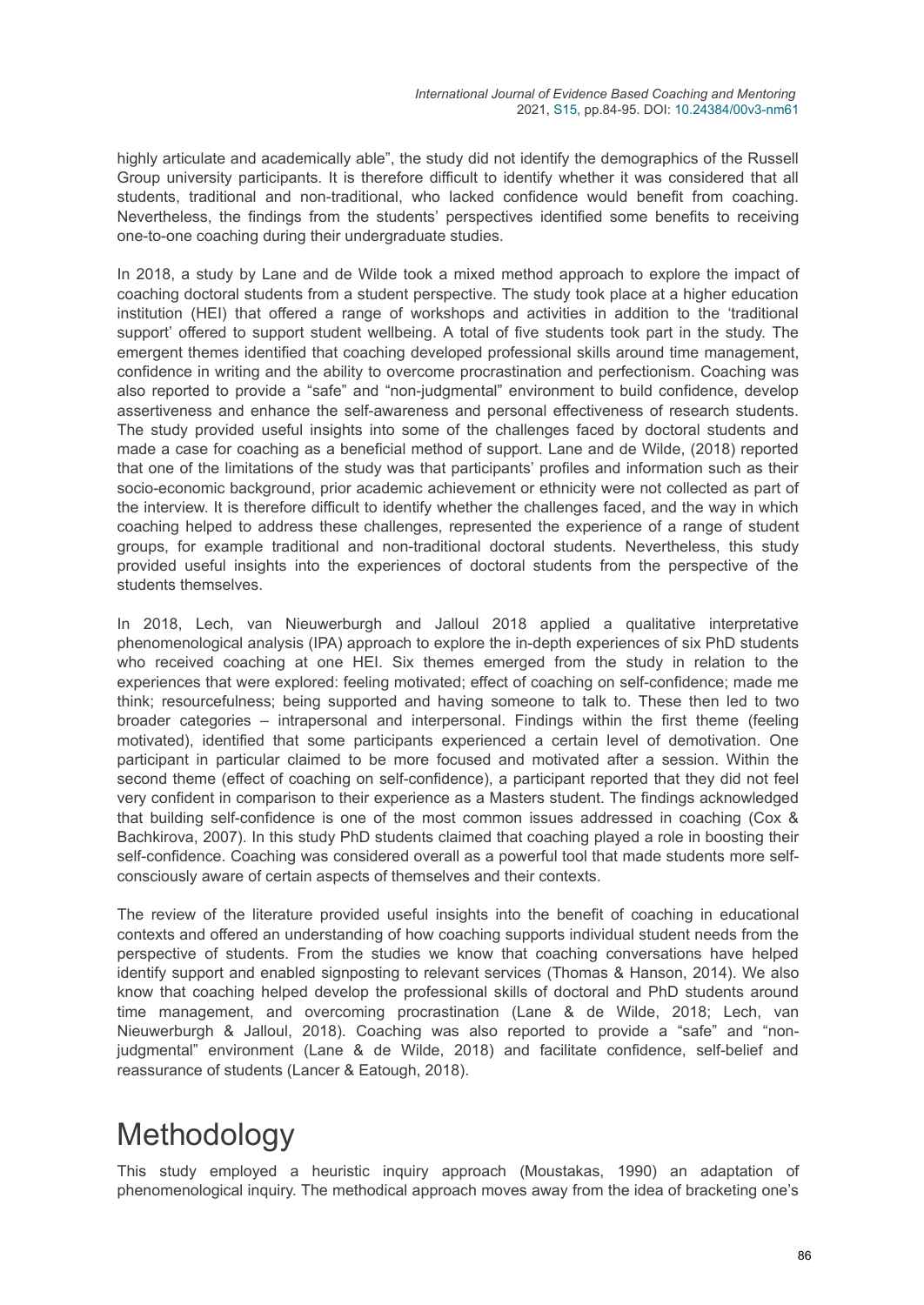experience, allowing the researcher to overtly acknowledge their direct experience of the phenomenon (Moustakas, 1990). The choice of methodology reflects the epistemology of constructivism, concurring that truth or meaning is constructed through our engagement with the realities in our world (Crotty, 1998) rather than existing in a world that is "out there" and independent of our knowledge of it (Gray, 2014). The ontological and epistemological positions of the researcher are merged together believing that meaning and existence of the world does not exist independently without a mind (Guba & Lincoln, 1994): it is constructed through the multiple realities that exist through the perspectives, experiences and accounts of others (Mason, 2018).

Heuristic Inquiry is a suitable approach for providing a deeper and richer exploration of experiences (Moustakas, 1990). This study explored how coaching supports non-traditional students during their undergraduate studies. It used heuristic inquiry to portray the voices of non-traditional students from the unique perspective of the researcher, who has direct experience of the phenomenon under investigation. At the time of writing, only two other studies were found that explored how coaching supports non-traditional students; one study in the UK (Thomas & Hanson, 2014) and another in the US (Lefdahl-Davis et al., 2018). None had explored the experiences of coaching from the unique perspective of the researcher.

### **Participants**

Following ethics approval from Oxford Brookes University Research Ethnics Committee, nine students self-selected by responding to an invitation to take part in a study on how coaching can support under-represented groups during their undergraduate studies. The invitation was sent through the University's Widening Participation Team and Schools considered to have a closer professional relationship with students from a widening participation background.

Purposive sampling was used to gain an in-depth understanding of the coaching experiences of non-traditional students (Denscombe, 2017). Students self-selected and identified themselves as an undergraduate student that fit into one or more of the following categories:

- 1. At a disadvantage based on geographical location, occupation, previous education and income either household or individual.
- 2. Minority ethnic group Black Minority Ethnic (BME).
- 3. First generation HE student first within the family to study at university.
- 4. Mature student.

| <b>Student participants</b> | Age | Year of study at the time of coaching | <b>Ethnicity</b>                | <b>Previous Education</b> |
|-----------------------------|-----|---------------------------------------|---------------------------------|---------------------------|
| Anastasia                   | 19  |                                       | <b>White British</b>            | Foundation course         |
| Anna                        | 29  | $\overline{4}$                        | <b>White British</b>            | Level 3 Diploma           |
| Ruby                        | 19  | $\overline{2}$                        | Black or Black Caribbean        | A/AS Level                |
| Ella                        | 19  | $\overline{2}$                        | <b>Black or Black British</b>   | A/AS Level                |
| Danika                      | 20  | 3                                     | <b>Black or Black British</b>   | A/AS Level                |
| Malcolm                     | 27  | $\overline{2}$                        | <b>White British</b>            | Level 3 Diploma           |
| Paula                       | 18  |                                       | Mixed Black and White Caribbean | A/AS Level                |
| Octavia                     | 19  |                                       | <b>White British</b>            | Foundation course         |
| Tara                        | 23  |                                       | <b>White British</b>            | Level 3 Diploma           |

#### **Table 1: Student participants and demographics**

### **Data Collection and Analysis**

Semi-structured interviews were used to explore and to gain insight into the experiences of the student participants (Cohen, Manion & Morrison, 2007). Each interview lasted between 90 minutes and two hours and were audio recorded. Notes were also taken during the interviews. The notes were used to help transcribe and analyse the interviews. Supplementary data such as student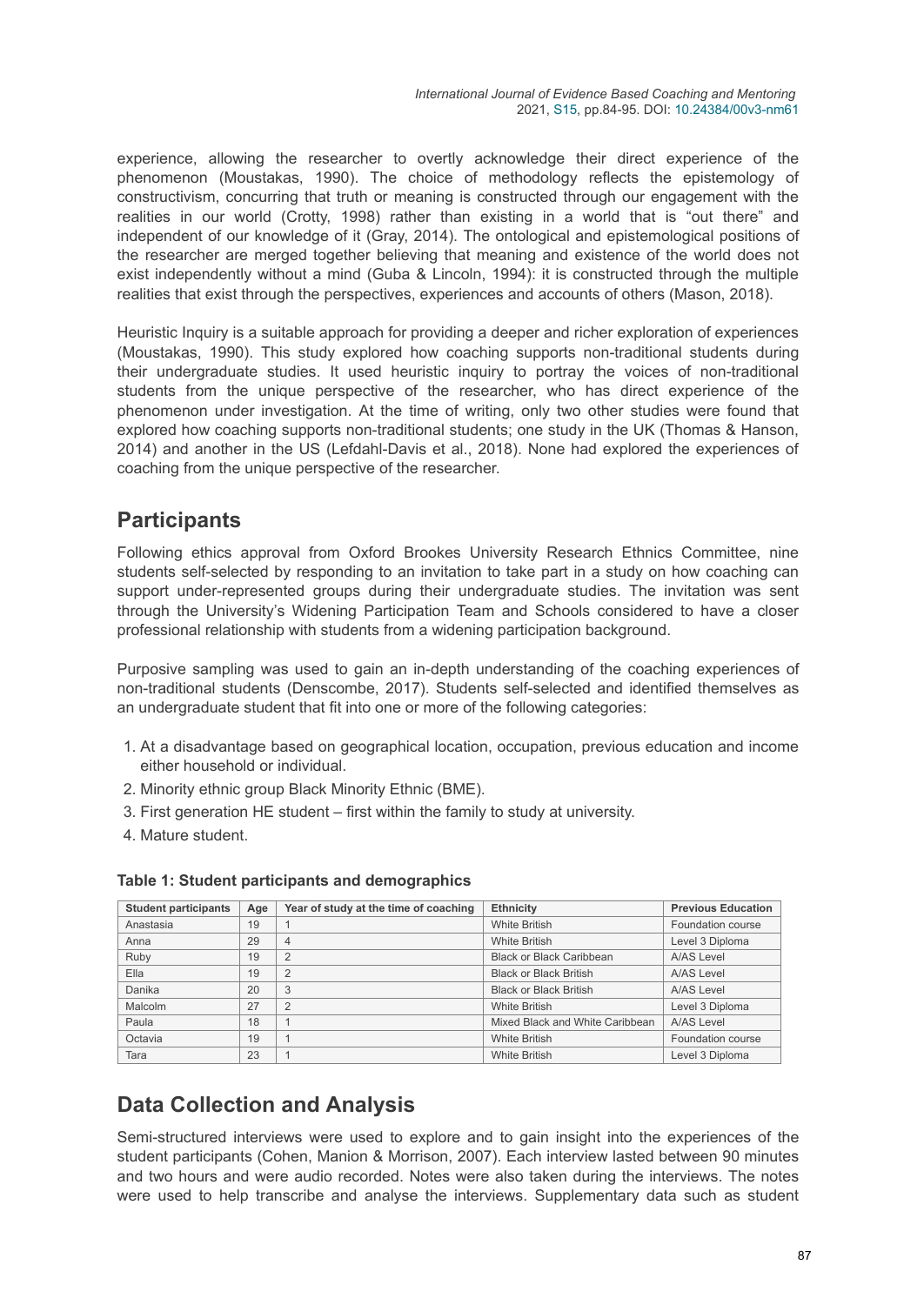reflective diaries, email feedback, music lyrics and diagrams received from students were also collected and used in accordance with heuristic inquiry to offer additional meaning and depth of the experiences obtained by interviews (Moustakas, 1990).

Individual interviews were transcribed and shared with the participants to ensure they were an accurate depiction from their perspective. Participants could make alterations as part of the heuristic process should they wish to do so (Moustakas, 1990) however, no requests were received for any additions or deletions to be made.

Transcripts were uploaded into a qualitative analysis software programme (NVivo) and text was grouped and categorised into themes. Data analysis was undertaken manually and with the use of NVivo to cross check the interviews and the supplementary data. Each individual experience was analysed and lead to a collective account described as a "composite depiction" (Moustakas, 1990) of the students' coaching experience.

### **Context**

Coaching in education is still a relatively new field (van Nieuwerburgh, 2012). The term coaching was not a term that students found easy to define or distinguish from other fields or disciplines such as "mentoring" and "counselling" (Cox, Bachkirova & Clutterbuck, 2018). The students' lack of knowledge and understanding of coaching did not appear to prevent them from engaging with the process. All students inadvertently referred to core aspects of coaching with words such as "nonjudgemental", "talk", "conversation" and "comfortable" being used to describe their coaching experience.

# Findings

Three aggregated themes were identified from the collective accounts of the students' coaching experiences.



### **Figure 1: Summary of aggregated themes**

### **1. A space for open impartial dialogue**

#### **Neutral and impartial**

The findings of the study identified that coaching created a space for an open and impartial dialogue to occur. The coach's disconnection with the tutor and their course was a consistent theme that students commented on. From the students' perspective knowledge of the course, their prior educational experiences or prior insight of their background as students was not required to engage in a one-to-one conversation.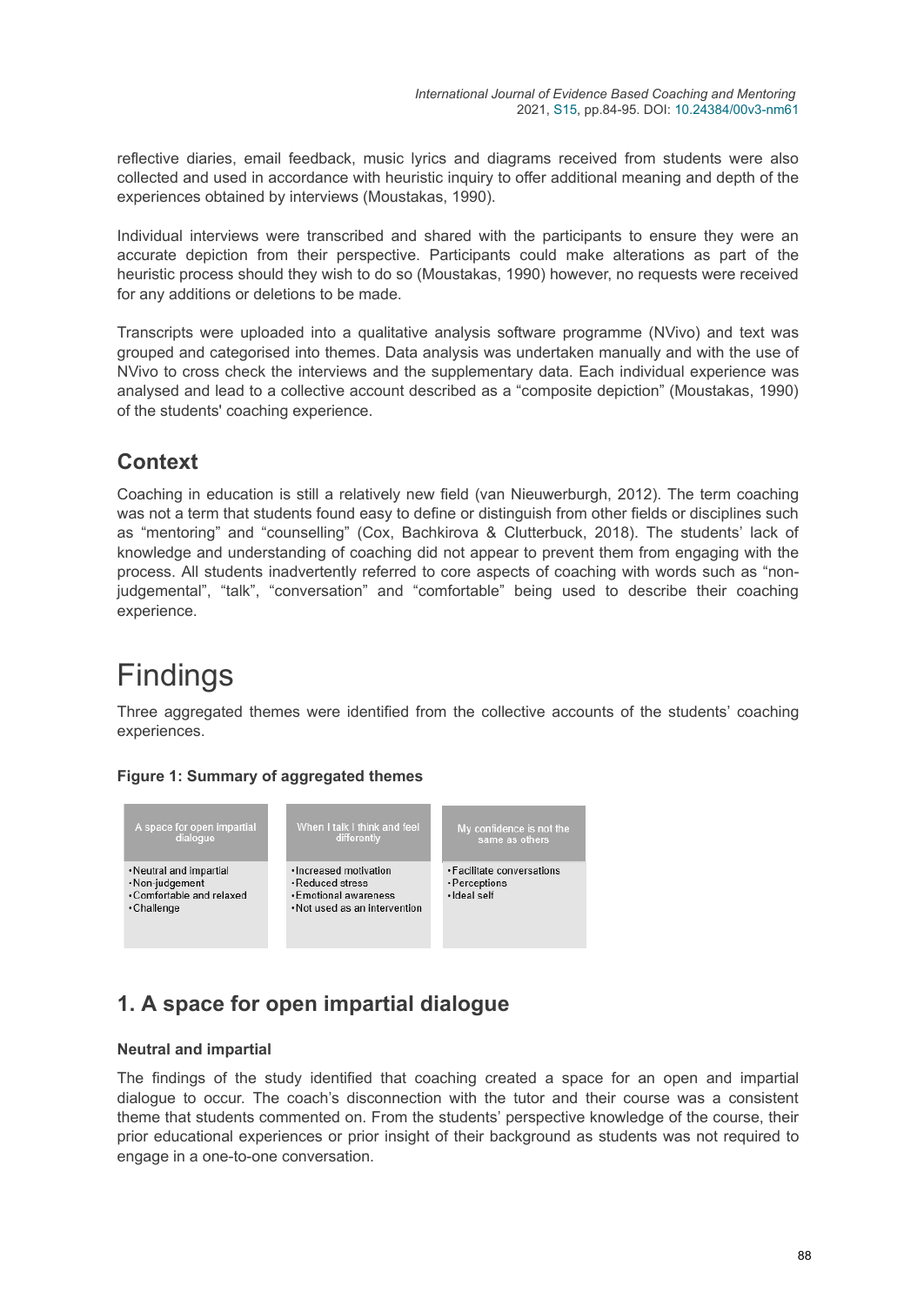Ruby reported that her coach "allowed" her to be as "open" as she wanted to be when discussing conflict with her Course Leader and students.

Danika described coaching as an opportunity for her to "go somewhere away from her course." She did not consider there to be much support for her during her studies. Danika reported other students as being "competitive" and as having "similar stresses" to herself. She felt that it was "good to talk to someone that could look at things from a different perspective" when talking to her. Similarly, Octavia found it "helpful" to "vocalise" and have her own "objective view" during coaching. She reported that she would always talk to her parents about how she worked, but it was "nice to talk with someone that she did not know".

Anna described herself as having "nobody to talk to" and stated that it was "nice to have someone impartial to talk to". She reported being reluctant to access support services offered by the University and would only do so as a "last resort" describing a therapist as "scary".

Paula indicated that "talking to someone that she did not know" about her "feelings" was a "positive experience".

#### **Non-judgement**

The ability to converse with a coach who was free of judgement was a key aspect in the role of coaching in supporting non-traditional students during their studies. Analysis of their coaching experiences indicated that, for students, coaching created a perception of a situation that was free of judgement. Octavia did not have a specific goal, agenda or preconceptions about coaching. She reported coaching as being about "how" she" worked and why", as opposed to "some judgy thing with a tutor, that's got some reason behind it". She described her coaching experience as one where there was "no assumptions" or reasoning behind why she was "acting" in a particular way.

Anna reported coaching as "not judgemental". She felt that she could express herself freely without thinking "Oh my God, if I say this, you are going to make me down" or "hold something against [me]".

Paula expressed judgements made of her past educational experiences by one of her closest friends during a coaching session. She felt that the "assumptions and judgements" at school made her worry about what other people think of her.

#### **Comfortable and relaxed**

The notion of a comfortable and relaxed environment was another key aspect identified. Most students felt they were able to engage in an open and honest dialogue with their coach and in doing so were able them express themselves without any inhibition or limitations. The comfortable and relaxed environment appeared to support their specific need as they identified it at the time. Octavia reported that the "relaxed" dynamic meant that she could be "honest" and was "comfortable just to talk about things". Ruby felt "comfortable" talking to her coach about a project brief even though her coach did not know much about her course.

Anastasia discussed her "progress" with her coach. She confirmed that ordinarily she "would not bring it up in conversation" but felt "comfortable" in doing so. Anastasia reported that she became "aware" of the things she had to work on and what she considered to be "weak" in, otherwise she "wouldn't know."

#### **Challenge**

Not all students appeared to be receptive to coaching. Anastasia was initially apprehensive. She found the time allocated to focus on herself without an agenda to be unnerving. At first she felt "a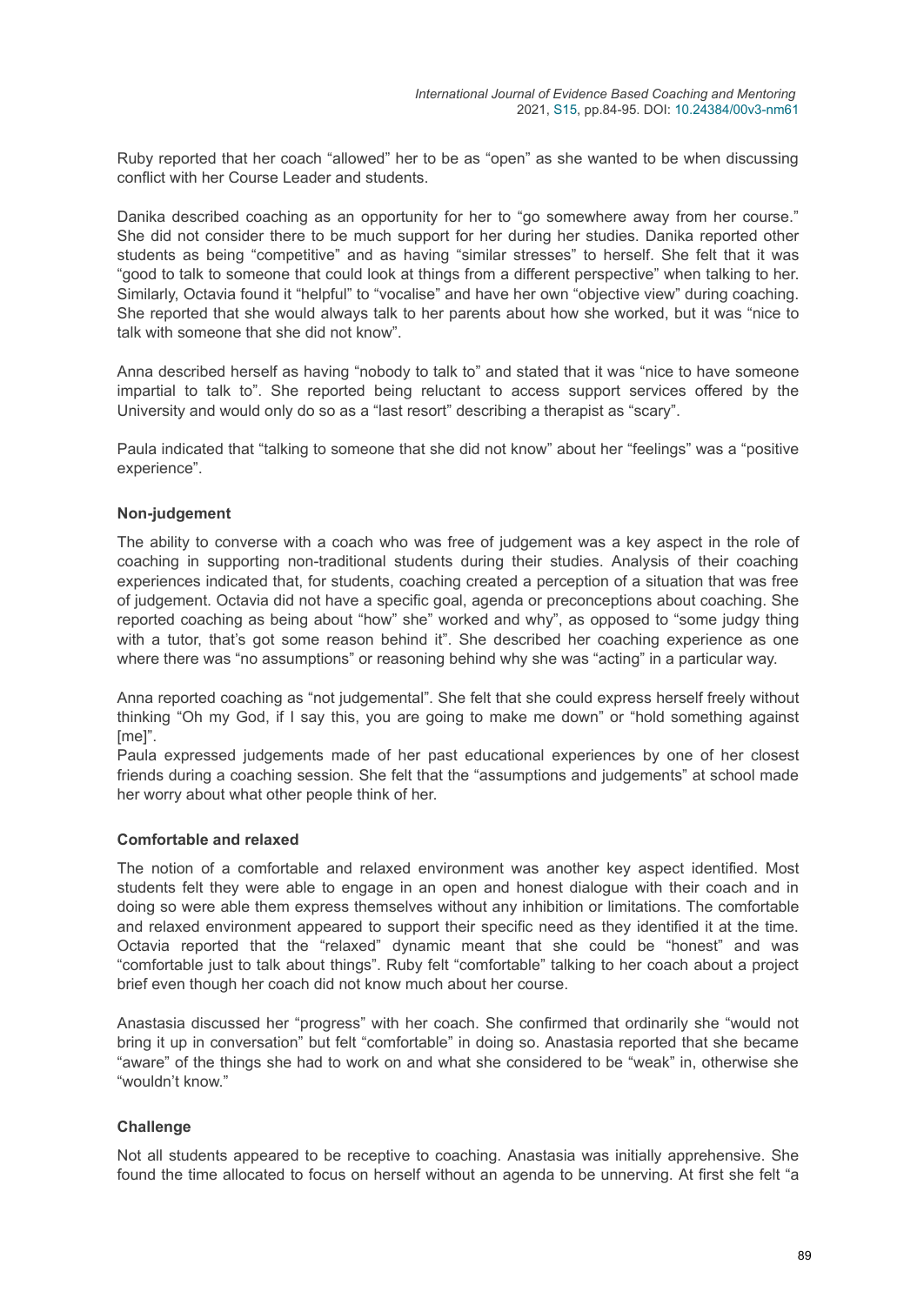bit strange" and found it hard to talk about herself for an hour. She stated that after a while "it was alright" and she "got used to it".

Paula appeared to be challenged by a coaching conversation that embarked on assumptions and judgements of past educational experiences. Paula was challenged by the thought of "not being good enough" and found it difficult to change the perception that she had of herself during coaching.

### **2. When I talk, I feel and I think differently**

#### **Increased motivation**

Non-traditional students' that participated in this study expressed how coaching assisted them to feel and think differently. This was particularly important when challenged with procrastination or lack of motivation. As a student in her first year of studies, Anastasia reported that talking to her coach motivated her to "take action" and "plan out" what was required to get the work done. Hearing her words aloud assisted Octavia with organisation and making sense of what she had to do. She felt "more motivated" to study rather than engage in non-academic activities.

Danika described coaching as something that motivated her to act and to "tackle" her "procrastination." She struggled to motivate herself throughout her studies and in particular her final year. She described coaching as giving her the "push" that she needed to start her research and make progress in terms of her academic work.

#### **Reduced stress**

Danika also expressed how talking enabled her to feel "at ease", to "think" and feel "less stressed". She reported that coaching came at the "right time" for her. If she did not have so much to contend with she would have found it "difficult to engage with coaching". Danika stated that coaching made her realise that "although it was a stressful time" it enabled her to "think of ways" that made her "not as stressed".

Anna described how talking to her coach brought a sense of "relief" when thinking of ways to perform specific tasks or challenges. Anna talked about supressing her emotions because she did not have anyone to talk to. When she "spoke" and her coach "listened" it enabled her to change her thoughts about receiving a 'C' for her essay. Although she did not achieve the grade for an assessment that she wanted, over a number of sessions Anna began to think differently and turned a situation that she perceived to be negative into one that was more positive Instead of thinking "that's it I'm a failure" and being "very, very negative" and "really upset" about it, she "flipped it round" and saw it as a "good thing" to "push" herself.

#### **Emotional awareness**

Paula struggled with negative emotions during coaching and did not know how to challenge the thought of "not being good enough." Paula spent most of the session crying. In response to her emotions, she was asked whether the session should end. Paula chose to continue and described "being able to see things from a different perspective" as a good outcome of the coaching session. Despite the declaration within the session of "feeling good", "content", "happy" and "comfortable", Paula attended one coaching session and did continue with further sessions. She was signposted to other University services such as counselling which she appeared to welcome. It is not known if Paula accessed this service.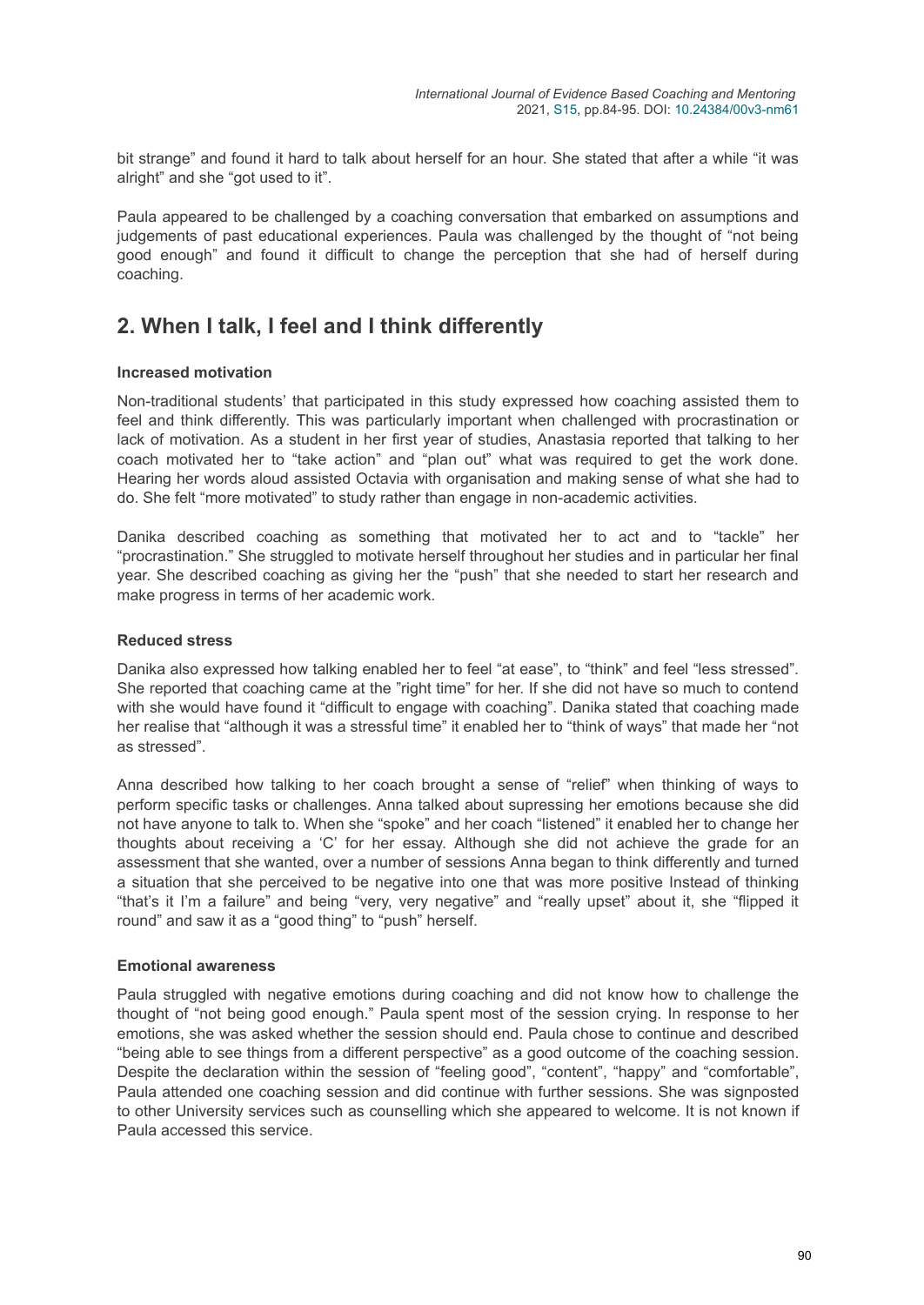### **3. My confidence is not the same as others**

### **Perceptions**

All students either recognised confidence as something that they already had, or that others had more of, or as something that they sought to be able to achieve a desired outcome. Most students' confidence was determined by previous experiences, prior knowledge of their achievements and where they perceived themselves in relation to their current studies.

Anastasia considered herself to be "quite strong" and "confident" in her ability to write essays. She reported services such as Academic Support as "not a requirement for her". Anna described her confidence to be a "mixture" and something that she "constantly battles with." As an "individual" in her managerial role she perceived herself to be "confident" at instructing and delegating.

Anna spoke of her "lack of confidence" in writing essays reporting that writing had been a "challenge throughout her school life". Paula wanted to "stop worrying" about other people's opinions and have "her own opinion". She felt that she tended to rely on the opinions of others before making decisions. Danika reported being "less confident" in her ability to carry out her work independently. She described having moments of "self-doubt" until she received her grades and feedback. Then had moments when she "didn't doubt herself" as much.

#### **Ideal self**

Anna felt "belittled" when a peer secured a placement that she desired during her studies. She wanted to feel "confident", "good enough" or "just as good as everyone else" in securing a placement of her choice.

Anastasia compared herself to her peers and did not think she was "good enough" to secure an internship. She wanted to be "confident" in her "pattern cutting skills" and her ability to "get a job" after university.

## **Discussion**

### **1. A space for open impartial dialogue**

This study explored the coaching experiences of non-traditional students' and the role of coaching in supporting them during their undergraduate studies. The study identified that one student was initially apprehensive about coaching for two reasons. First, coaching was not a term that students that participated in this study found easy to define (Cox, Bachkirova & Clutterbuck, 2018) and therefore did not know what to expect. The lack of knowledge and understanding of coaching, did not appear to prevent them from engaging with the process. Second, the student found the time allocated to focus on themselves unnerving. Apprehension and scepticism are concerns that are featured in coaching relationships (de Haan & Gannon, 2017) and not solely attributed to nontraditional students. It is worth acknowledging that non-traditional students with limited experience of coaching may require longer than perhaps anticipated by coaches to alleviate their apprehension, establish relationships and identify topics of discussion within their coaching sessions (Rossiter, 2009).

Despite the apprehension, most students were receptive of coaching and felt comfortable talking to someone disconnected from themselves and their course. Students used coaching conversations to discuss topics they may have otherwise discussed with significant others and mostly discussed matters they were reluctant to discuss with their tutor, peers or staff within other university services.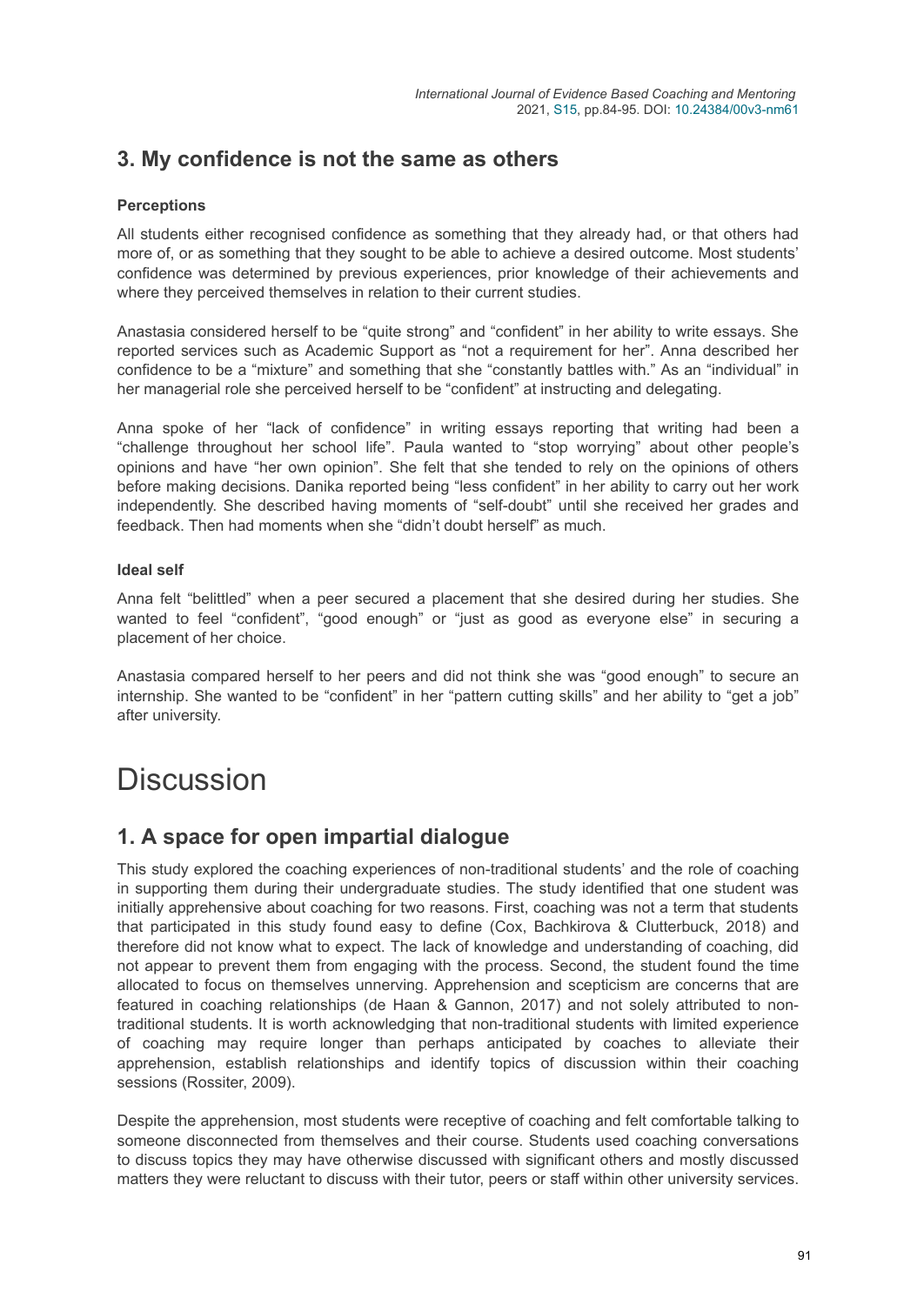The sense of impartiality for students created a space for open and honest dialogues to occur that were free of judgement and of negative repercussions (van Nieuwerburgh & Love, 2019).

A key aspect in the role of coaching in supporting non-traditional students was to recognise the importance of adopting a non-judgemental stance, as not doing so could have been detrimental to the coaching relationship and likely to have disrupted any sense of safety that may have been created (van Nieuwerburgh & Love, 2019). HEI coaches would benefit from training in understanding the implications that perceived judgements could have on establishing coaching relationships with non-traditional students in the context of HE in the UK.

It could be argued that the "active ingredients" (de Haan, 2008) of non-judgement, honesty and a comfortable, relaxed environment created the conditions in which most students could be open, honest and encouraged to share their thoughts more freely (van Nieuwerburgh & Love, 2019). Where coaching was not receptive it is likely that the "active ingredients" or the non-judgemental stance created by coaches were not met enough for the relationship to be established.

### **2. When I talk, I feel and I think differently**

Coaching supported non-traditional students to think and feel differently during their studies building on the work of Lech, van Nieuwerburgh and Jalloul (2018). The slight distinction for students in this study was coaching was not used as an intervention to address specific needs, such as enhancing student performance or overcoming learning difficulties (Grant, Green & Rynsaardt, 2010). Coaching dialogues mainly occurred without students having a specific goal in mind. Even with ambiguous goals, the benefits of coaching for non-traditional students did not appear dissimilar to the benefits experienced by students in previous studies (Lancer & Eatough, 2018).

Whilst coaching supported most student to feel and think differently, not all demonstrated the desire to commence the process of change through coaching. Paula in particular found coaching challenging when addressing personal issues. Although challenge is considered an important aspect of coaching (Rogers, 2016). For coaching to be effective, it is important that there is an appropriate balance of support and challenge (van Nieuwerburgh & Love, 2019). The role of coaching in supporting non-traditional students is to have an awareness that coaching could highlight issues and anxieties that students are not ready to face in terms of their readiness. Not doing so could be problematic, exacerbating emotions and discomfort during coaching.

### **3. My confidence is not the same as others**

Confidence was an area of discussion that emerged either implicitly or explicitly during coaching and appeared to be a particular issue for non-traditional students in this study. The challenge in this study was identifying common themes that depict students' experiencing confidence or portraying it in the same way. These students, similar to those in the study by Tett et al. (2017), are considered to be non-traditional and whilst it might be anticipated that they would have shared experiences, in practice the accounts they shared were multi-layered and varied.

Two participants were confident in areas of familiarity, their previous knowledge, achievements and accomplishment of tasks (Bong & Skaalvik, 2003). Anna and Danika were less confident in their academic abilities in areas of unfamiliarity such as essay writing (Bandura, 1993). When comparisons were made with others, Anna was less confident in areas she perceived her peers to have more of an advantage, for instance securing a placement (Schunk, 1987). Anastasia wanted to develop confidence in her practical skills in preparation for future career. Representing the aspirations and beliefs of the 'ideal self' that she would like to be (Sebastian, Burnett & Blakemore 2008).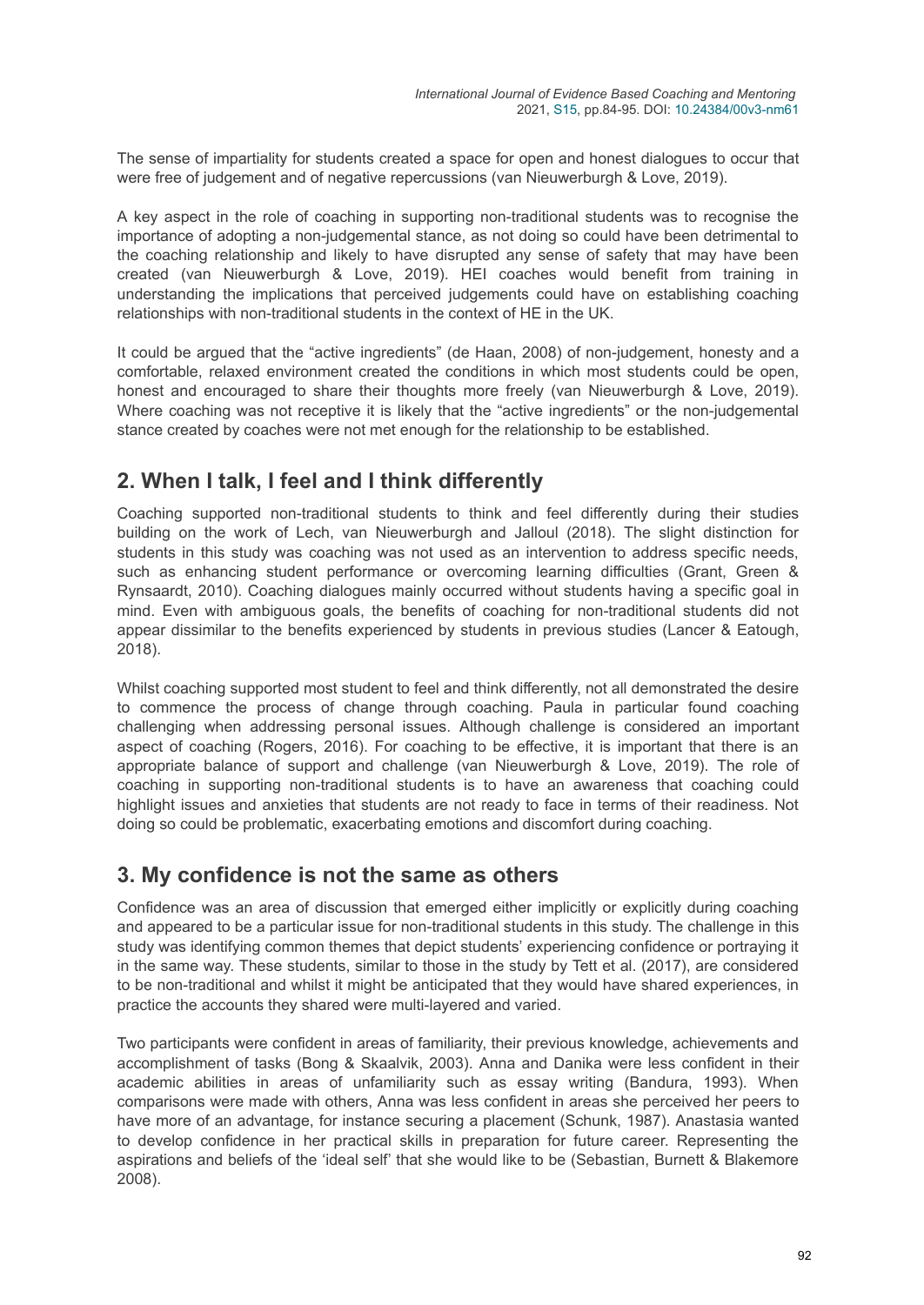Whilst the accounts in this study did not directly address the issues of confidence when the topic arose implicitly or explicitly during a coaching conversation, the findings demonstrated that coaching facilitated conversations where non-traditional students discussed the issue of confidence (Lancer & Eatough, 2018; Lane & de Wilde, 2018). It was therefore considered an important aspect of this study in exploring the coaching experiences of non-traditional students.

### **Limitations and future research**

Heuristic inquiry provided a deeper, richer exploration of the experiences of the participants (Moustakas, 1990), but the methodological approach may make the study difficult to replicate. A different approach would be needed to ascertain the generalisability of such exploratory findings.

Given the focus of the research and the purposive sampling, recruiting self-declared non-traditional students to participate in the study was a challenge. Targeted support can be problematic as it tends to perpetuate deficit discourse (Wilkins & Burke, 2015) suggesting students require additional help to complete what is required of them and that they may be reluctant to engage. This could have contributed to the fact that fewer students participated than hoped. However, self-selection was an important aspect in recruiting students who would consider themselves likely to benefit from coaching and would most likely follow through with coaching commitments (van Nieuwerburgh & Tong, 2013).

This study identified that confidence appeared to be a particular issue for non-traditional students. It would be valuable to use the findings to extend the study to develop a framework that can be used to support non-traditional students specifically. It would also be relevant to conduct larger studies to include universities in the UK and overseas to further explore the role of coaching nontraditional students during their undergraduate studies.

# Conclusion

Acknowledging the results from this study cannot be generalised due to the methodology, it is nonetheless useful to consider the potential implications of the study's finding for HEIs in the UK, and for coaches and practitioners that support non-traditional students.

Institutions with successful practices in supporting student progression have found it helpful to enhance the support of students by understanding their learners better and more holistically (Mountford-Zimdars et al., 2017). The context provides an understanding of the coaching experiences of non-traditional students and the importance placed on an HE environment that is free of judgements. The study indicates the value of coaching and the significance of the coaching relationship in creating a safe and non-judgemental space but also acknowledges the difficulty in securing and sustaining that space for non-traditional students in a context imbued with historic stereotypes of who can access and achieve success in HE. HEIs should firstly invest in coaching for all students as a way of identifying and enhancing significant relationships, especially since the study indicates that non-traditional students are less likely to engage with targeted interventions. Training by way of coaching could be provided to equip staff to understand, support and sustain a non-judgemental environment within HE.

The second contribution to knowledge is making HEIs aware that support, and how it is perceived, is still a controversial issue for non-traditional students (Mckendry, Wright & Stevenson, 2014). Careful consideration would need to be given to how coaching is portrayed to non-traditional students. In addition, the timeliness of support was a key factor for engagement with the coaching. Macqueen (2018) indicates that the journey through HE for non-traditional students is highly individual and not predictable. This study echoes that finding and suggests that students are more likely to access support at various points across the duration of their studies. As such there is a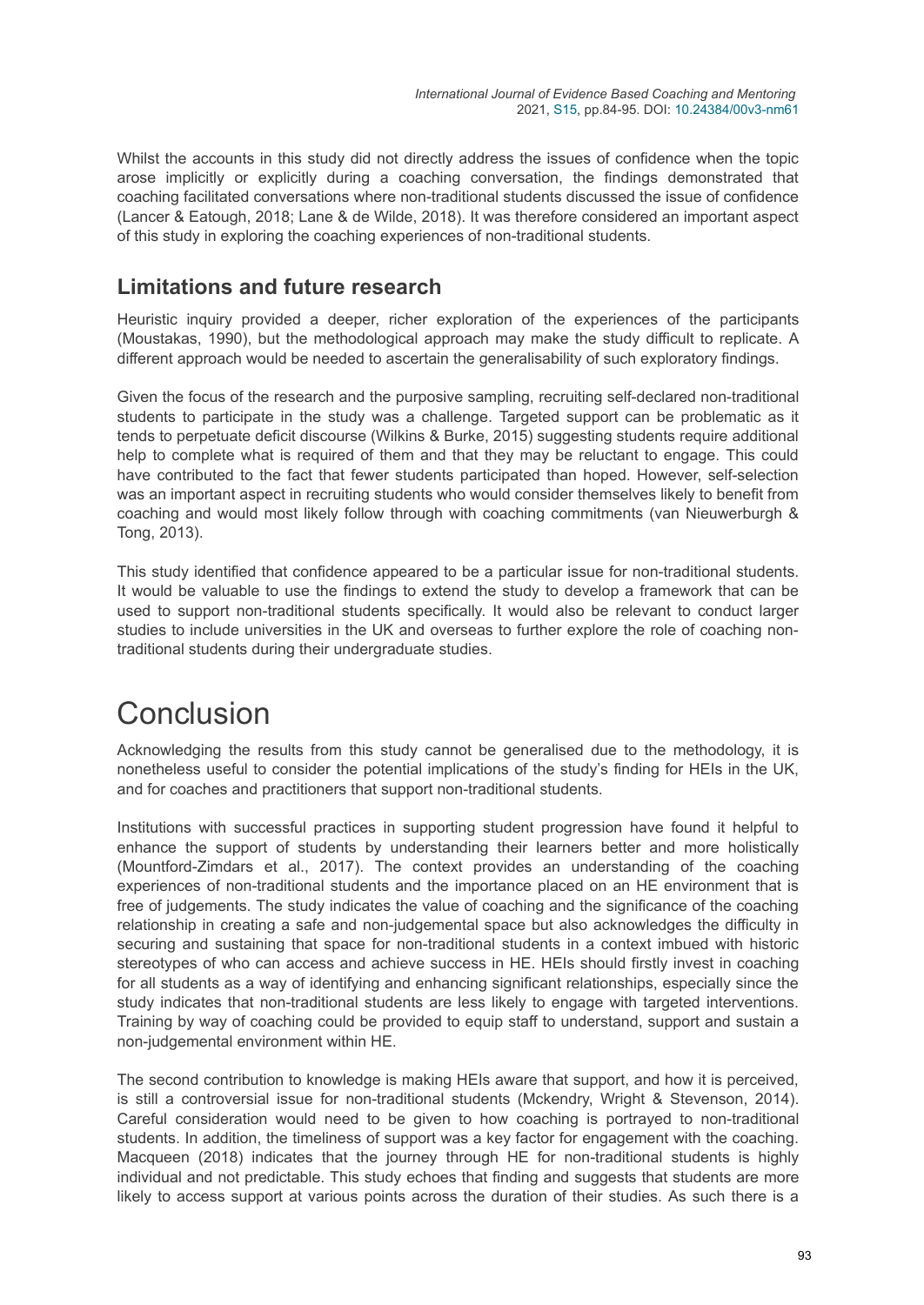need for HEIs to be more agile with their support offering to meet the specific needs of nontraditional students: this study recommends HEIs move away from targeted homogenous approaches in a bid to support them and offer individual coaching as a tailored approach to meet their specific requirements.

The study identified nuances in the coaching experience for non-traditional students and proposes "active ingredients" (de Haan, 2008) such as non-judgement and a comfortable environment as conditions for non-traditional students to embark on a coaching conversation. Coaches and practitioners may want to consider allowing non-traditional students more time to establish rapport, openness and trust (Starr, 2011) to alleviate apprehension and identify topics of discussion (Rossiter, 2009). Finally, coaches may want to think about the effectiveness of challenge when nontraditional students present challenging issues during a coaching conversation. Consideration would need to be given to applying the appropriate balance of support and challenge. Further consideration would need to be given to identify whether coaching could be more effective over a period of time with the right support and challenge (van Nieuwerburgh & Love, 2019). Additional consideration could also be given to exploring how effective coaching is for non-traditional students who find it difficult to think or to feel differently when reflecting or going through adverse experiences. Coaching is considered as unlocking potential (Whitmore, 2009), but identifying potential may present challenges for some non-traditional students if positive experiences or previous achievements are difficult to identify.

## References

- Andreanoff, J. (2016) 'Issues in conducting quantitative studies on the impact of coaching and mentoring in Higher Education', *International journal of evidence based coaching and mentoring*, pp.202-216. Available at: <https://radar.brookes.ac.uk/radar/items/186fd90d-9a75-4510-ad96-895f6eef4920/1/>.
- Bandura, A. (1993) 'Perceived Self-Efficacy in Cognitive Development and Functioning', *Educational psychologist*, 28(2), pp.117-148. DOI: [10.1207/s15326985ep2802\\_3.](https://doi.org/10.1207/s15326985ep2802_3)
- Bong, M. and Skaalvik, E. (2003) 'Academic Self-Concept and Self-Efficacy: How Different Are They Really?', *Educational Psychology Review*, 15, pp.1-40. DOI: [10.1023/A:1021302408382](https://doi.org/10.1023/A:1021302408382).
- Briggs, M. and Van Nieuwerburgh, C. (2010) 'The development of peer coaching skills in primary school children in years 5 and 6', *Procedia - Social and Behavioral Sciences*, 9, pp.1415-1422. DOI: [10.1016/j.sbspro.2010.12.343.](https://doi.org/10.1016/j.sbspro.2010.12.343)

Cohen, L., Manion, L. and Morrison, K. (2007) *Research Methods in Education* (6th edn.). Routledge.

- Cotton, D.R.E., Nash, T. and Kneale, P. (2017) 'Supporting the retention of non-traditional students in Higher Education using a resilience framework', *European Educational Research Journal*, 16(1), pp.62-79. DOI: [10.1177/1474904116652629](https://doi.org/10.1177/1474904116652629).
- Cox, E. and Bachkirova, T. (2007) 'Coaching with emotion: How coaches deal with difficult emotional situations', *International Coaching Psychology*, 2.
- Cox, E., Bachkirova, T. and Clutterbuck, D. (2018) *The complete handbook of coaching* (3rd edn.). Los Angeles: Sage.
- Crotty, M. (1998) *The foundations of social research : meaning and perspective in the research process*. London: Sage.
- de Haan, E. (2008) *Relational coaching : journeys towards mastering one-to-one learning*. Hoboken, NJ: Wiley.
- de Haan, E. and Gannon, J. (2017) 'The coaching relationship', in Bachkirova, T., Spence, G. and Drake, D. (eds.) *The SAGE handbook of coaching*. Thousand Oaks, CA: Sage, pp.195-217.
- Denscombe, M. (2017) *The good research guide: for small-scale social research projects* (6th edn.). Open University Press. Open UP study skills.
- Grant, A.M., Green, L.S. and Rynsaardt, J. (2010) 'DEVELOPMENTAL COACHING FOR HIGH SCHOOL TEACHERS: EXECUTIVE COACHING GOES TO SCHOOL', *Consulting Psychology Journal*, 62(3), pp.151-168. DOI: [10.1037/a0019212](https://doi.org/10.1037/a0019212).
- Guba, E.G. and Lincoln, Y.S. (1994) 'Competing paradigms in qualitative research', in Denzin, N.K. and Lincoln, Y.S. (eds.) *Handbook of qualitative research*. Thousand Oaks, CA: Sage, pp.105-117.
- Harrison, N. and Waller, R. (2018) 'Challenging discourses of aspiration: The role of expectations and attainment in access to higher education', *British educational research journal*, 44(5), pp.914-938. DOI: [10.1002/berj.3475](https://doi.org/10.1002/berj.3475).